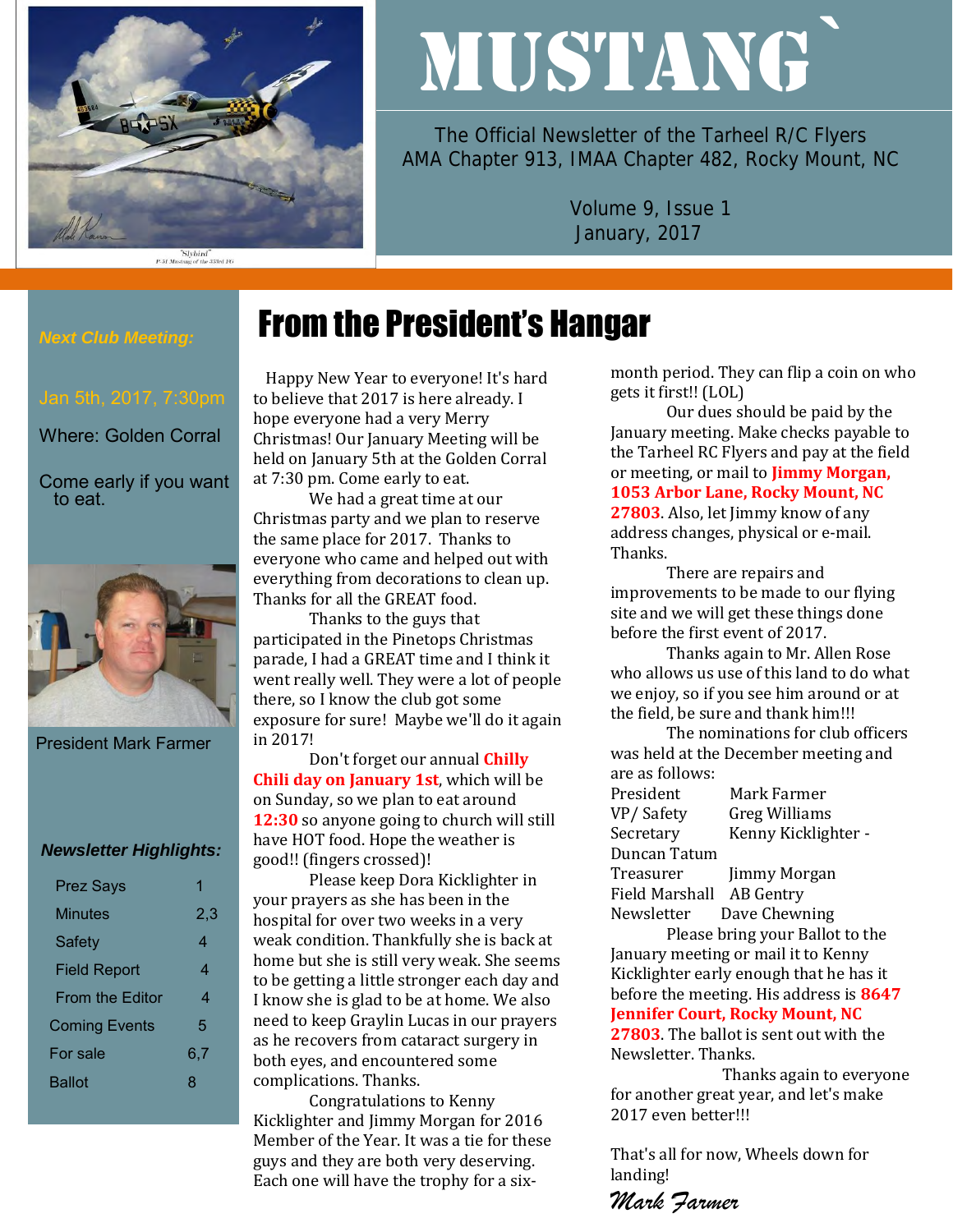# Meeting Minutes -November, 2016



**Secretary Kenny Kicklighter**

Tarheel RC Flyers Meeting 12/1/16 The Tarheel RC Flyers met at the Town Creek Field on December 1, 2016. President Mark Farmer called the meeting to order at 7:39 pm. There were 12 members and 2 guest present. Mark thanked Dave Chewning for bringing the pizzas for the meeting.

Mark Farmer asked if anyone knew about any sick members or their families. A member reported they had heard that Grayland was having complications from his eye surgery. Mark told everyone that Kenny Kicklighter's wife Dora had been sick and he had taken her to the Doctor. Mark asked that everyone keep them in their prayers.

 Joe King came in after going to Golden Corral, Dave Chewning apologized for not calling him about the last-minute meeting move to the field. Joe thanked everyone for voting him as a *Honorary* member.

 Mark read the minutes from the November meeting. Motion to accept the minutes was made by Dave Chewning and seconded by Greg Williams, motion passed.

 Treasurer Report - Jimmy Morgan gave the treasurer's report. He reported that many members have paid their 2017 dues and he was accepting payments for next year's dues.

 Safety Report – Chuck Mager was not present to report but Mark Farmer said he had spoken to him and he had not noticed any recent safety concerns. Dave Chewning mention a mishap that had happened from a member sitting on the pilot station. It was said that we shouldn't sit on the pilot stations.

 Field Report – A.B. Gentry reported that there are a lot of things that need to be done at the field but they would probably need to be done in the spring.

 Newsletter – Dave Chewning asked if everyone was getting the newsletter. Someone mentioned that it had been said that they thought Bobby Harrell might have been having a problem, Dave said he would check into it.

 Past Events – Mark Discussed the recent fly in at the Greenville clubs Space Cowboys field. The turnout was small but the event was good. Mark said they planned to have 2 events in 2017. Mark asked if anyone went to the Kinston Manufactures day event. A few members said they had attended. There were 7 clubs represented and various manufactures present. There were middle school to early college kids in attendance. Chick Fillet served food and the event went very well and the event would be in October next year.

 Business – Mark reminded members that AMA and Club dues are both due by the first of the year. Dues are still \$60 for Single member and \$72 for Family. Discussion and planning for the Pinetop Christmas parade was discussed in detail. The parade will be held on Saturday 12/3/16 participants meet at 8am line up at 9am and the parade starts at 10am.

The upcoming Christmas party on Saturday 12/3/16 at the West Mount Ruritan Club was discussed. Setup to start about 4pm and eating starting at 6:30pm. Mark said to please take any leftovers and please don't forget any utensils you bring.

Mark reminded everyone since there will not be another meeting before January 1 don't forget about the annual January 1 Chilly-Chile day fly.

Joey Joyner announced the results of the drawing for member of the year. This year there was a tie so congratulations goes to both Kenny Kicklighter and Jimmy Morgan as members of the year for 2016.

taken.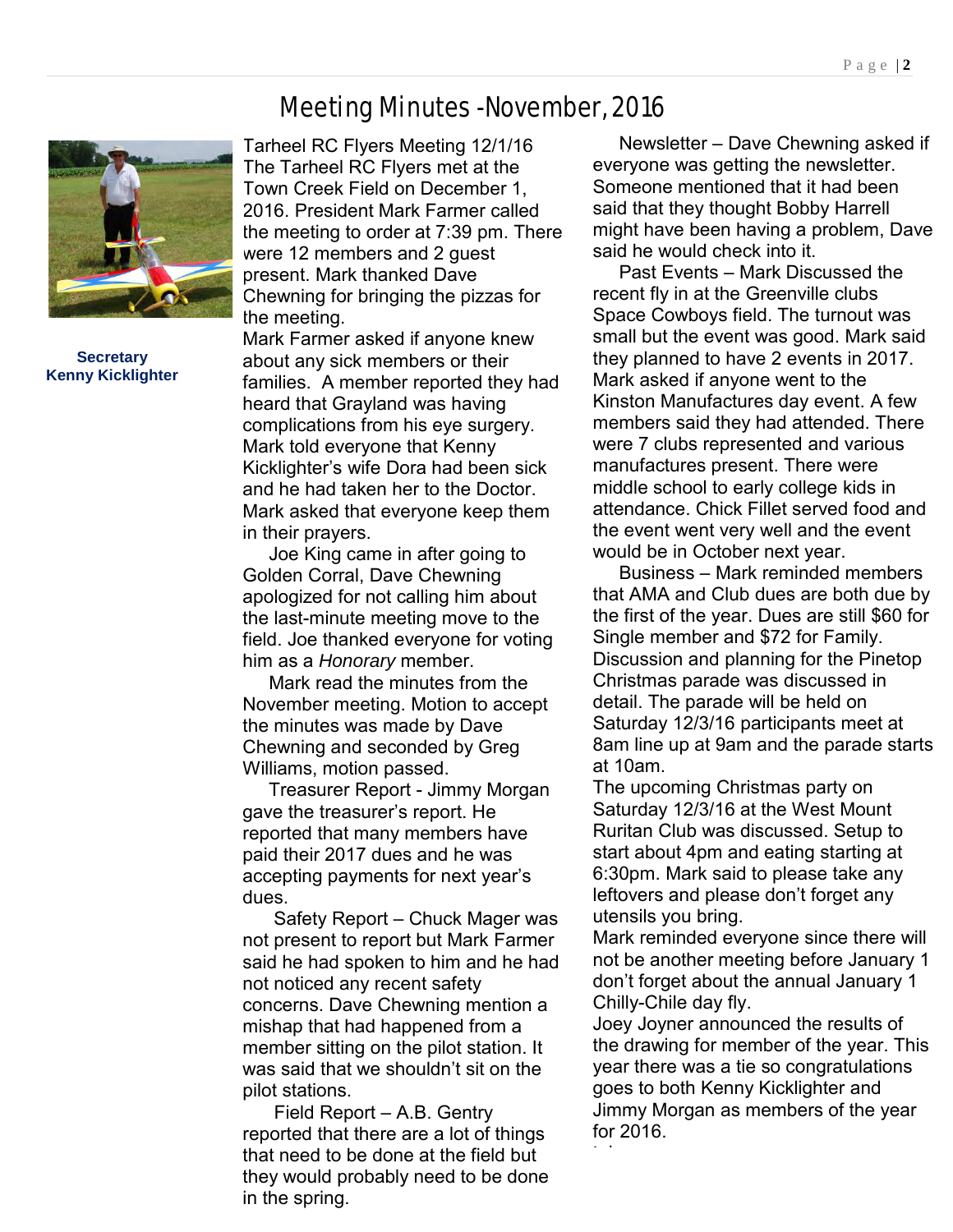Nomination for 2017 officers were taken.

President: Dave Chewning Nominated Mark Farmer, seconded by Mike Winstead.

VP/Safety Office: Dave Chewning Nominated Greg Williams, seconded by Lou Hudson.

Newsletter: Dave Chewning said he was happy to continue doing the newsletter unless someone else wanted to. Lou Hudson nominated Dave Chewing and was seconded by Joey Joyner

Treasurer: A.B. Gentry nominated Jimmy Morgan seconded by Mike Winstead Secretary: Dave Chewning nominated Kenny Kicklighter, and Lou Hudson nominated Duncan Tatum they were seconded by Mike Winstead.

Field marshal: Ray Owens Nominated A. B. Gentry seconded by Mike Winstead A.B. Gentry called to close nominations for officer's motion passed.

Mark Farmer Thanked Chuck Mager for being VP/Safety officer for 2016. Upcoming events: Mark Farmer discussed some of the upcoming event that would be taking place in early 2017.

Motion to adjourn was made by Mike Winstead and seconded by Dave Chewning motion passed.

Respectfully submitted by Duncan Tatum on behalf of Kenny Kicklighter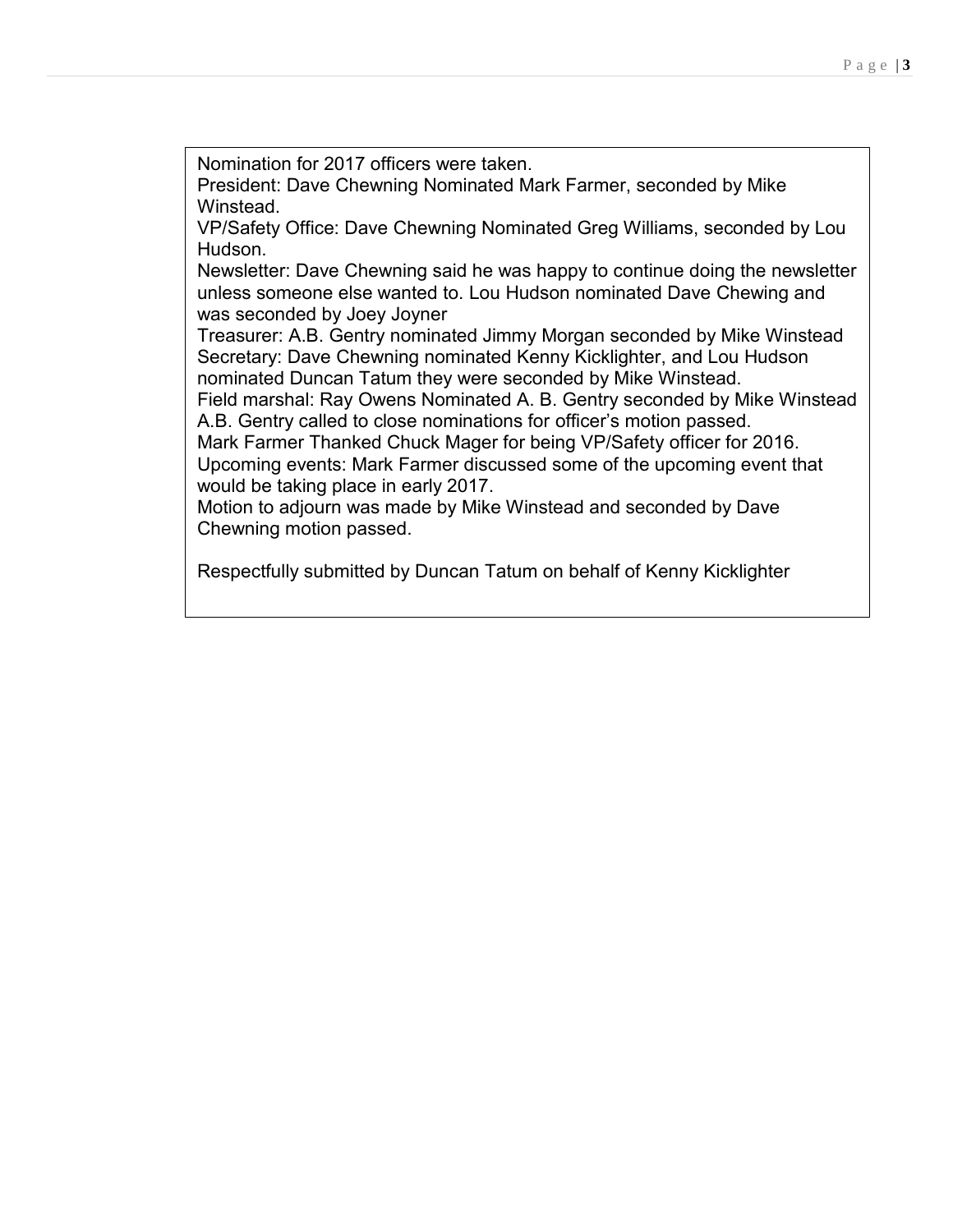

 **VP Chuck Mager**



**Field Marshall A.B. Gentry**

# Nothing to report this month

# Field Report

Hello to every one

What is on the list for 2017. The starting stations, need to be rearranged, if everyone looks for some stainless-steel tubing 1 inch diameter at least 5 feet long, to telescope in or outside of the 1 inch piece, eight pieces each size, and add some more stepping stones to stop prop wash at the back.

Pilot stations, need to be replaced, they are 15 years old, the wood is brittle, screws are decaying. when pilots sit on them they come apart, wrong crash... they are not that heavily made to seat on any way.

Warbirds Over N.C. fly-in, received the approval from AMA today (12/29/2016) Sanction #16/1319, October 28, 2017, listed on Coastal Planes, Tarheel Web Site, Facebook. A. B. Gentry, Jr.

Field Marshall



**Newsletter Editor Dave Chewning**

# From the Editor

Reminding all members that the Tarheel RC Flyers now have a presence on Facebook. Join in the conversation.

<https://www.facebook.com/Tarheelrcflyers/>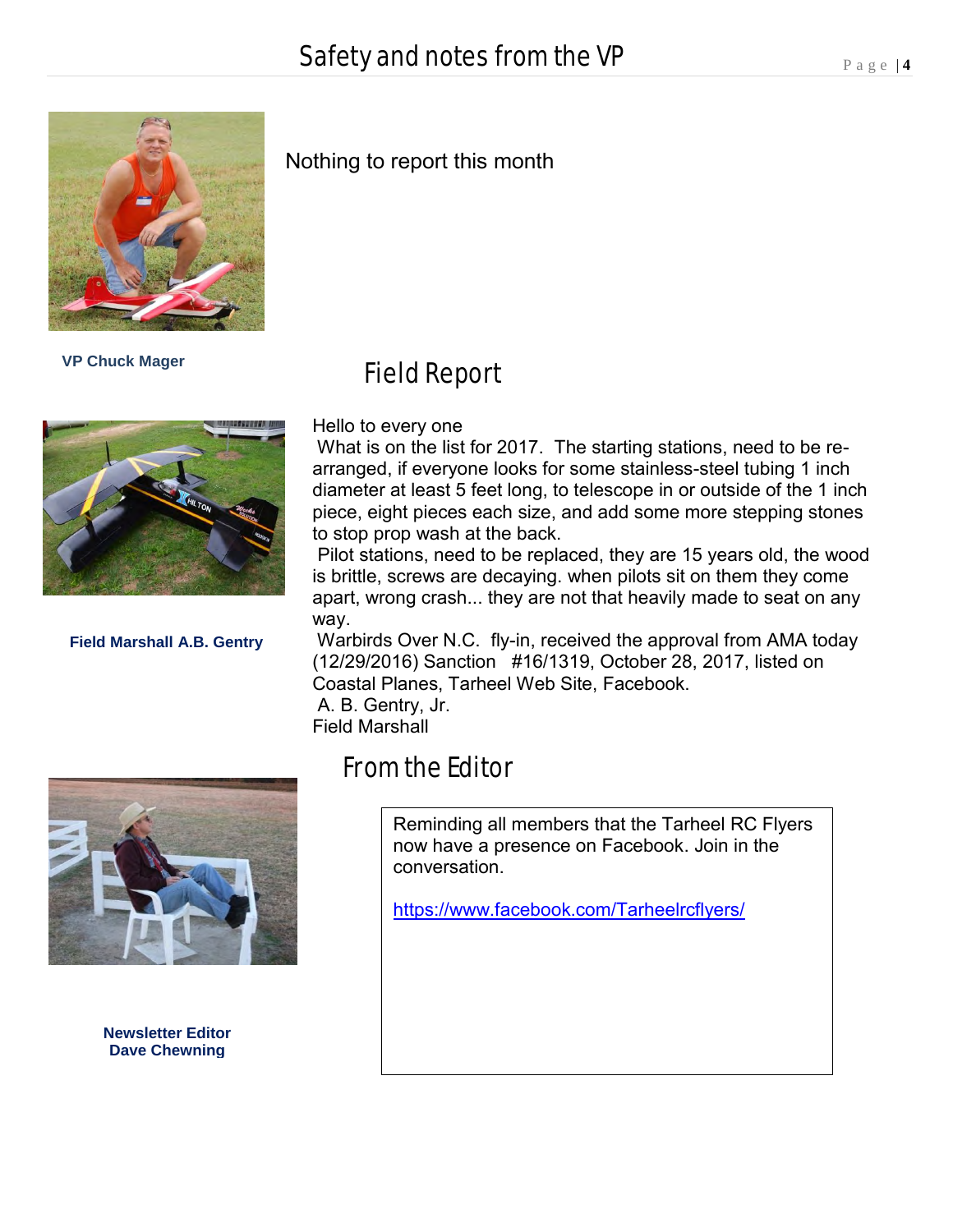# Coming Events

# **January**

# **NC**

1/1/2017—Elm City, NC Annual Chilly-Chili day at the club field. Bring a dish to share and come join the fun. We plan to eat at 12:30

### **NC**

1/1/2017 -- Hurdle Mills, NC (C) TCRC JANUARY 1ST FREEZE FLY. Site: Whitfield Farm Airport. Lewis Seiden CD PH: Email: **Iseiden@nc.rr.com.** Visit: [tcrcbuzzards.com.](http://tcrcbuzzards.com/) Sanction #17/31. TCRC annual New Years day fun fly. Additional info can be found at website or club facebook page. Sponsor: TRI-COUNTY RADIO CONTROL CLUB

# **February**

#### **NC**

2/11/2017 -- Statesville, NC (C) STATESVILLE MODEL FLYERS 7TH ANNUAL SWAP MEET. Site: South River Baptist Church. Roger Stutts CD PH: 704-450-0076 Email: [rbstutts2@yahoo.com.](mailto:rbstutts2@yahoo.com) Visit: [statesvillemodelflyers.org.](http://statesvillemodelflyers.org/) Sanction #17/95. General admission \$5, children and spouses free. Doors open to public at 8am. Vendors receive 1 admission with table. Wall tables \$15, isle tables \$10. Vendors set up 6-9pm Fri, 7-8am on Sat. Email CD for table reservations. Food and drinks available. Sponsor: STATESVILLE FLIERS RC CLUB INC

#### **NC**

2/25/2017 -- Mebane, NC (E) 28TH ANNUAL BARKS SWAP MEET. Site: 633 Corrigidor Rd. Chris Philipps CD PH: (919) 428-1215 Email: [cphilipps244@gmail.com.](mailto:cphilipps244@gmail.com) Visit: [barksrc.com.](http://barksrc.com/) See website for information and online table rentals. Sponsor: BURLINGTON ALAMANCE RK SOC BARKS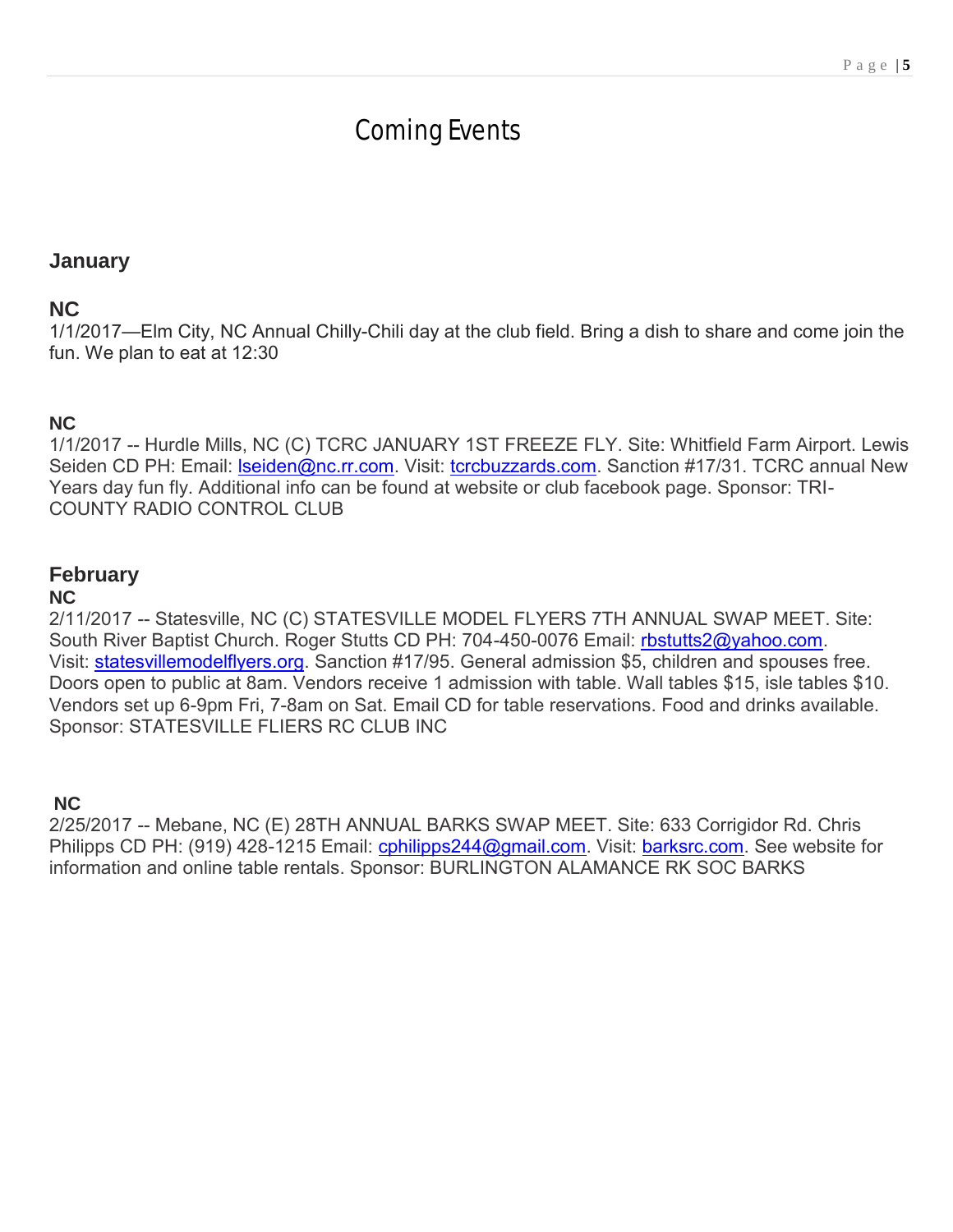For Sale is a Morris Hobbies "Jerry's Big Boy". This particular plane was built by master builder, Tad Dietrich. It was originally set up with a .91 4-stroke engine but I have converted it to electric flight. I've done many things with this plane…. won fun fly events, dropped candy at charity events, launched a foam EDF jet from it mid-flight, as well as dropped a radio-control parachute skydiver from it. It's a gentle flyer that also has plenty of lift, and wouldn't make a bad 2<sup>nd</sup> or 3<sup>rd</sup> airplane.

As mentioned above, it's set up for electric flight. Included is a Hacker A60 motor, Castle 110 HV ESC, Castle BEC Pro, an 8s battery pack (they are older packs but fly the Big Boy just fine), and all servos. You only have to provide a 6-channel receiver. Price as configured **\$400**.

Not into electric flight? It's easily converted back to glow flight (you'd have to add motor, fuel tank, and throttle servo). I'll remove the motor, ESC, BEC, and battery pack and your price is **\$250**.

Mike Then

Text 919-971-8102 or email [luckyarmpit@gmail.com](mailto:luckyarmpit@gmail.com) for the fastest response. Thanks for looking!

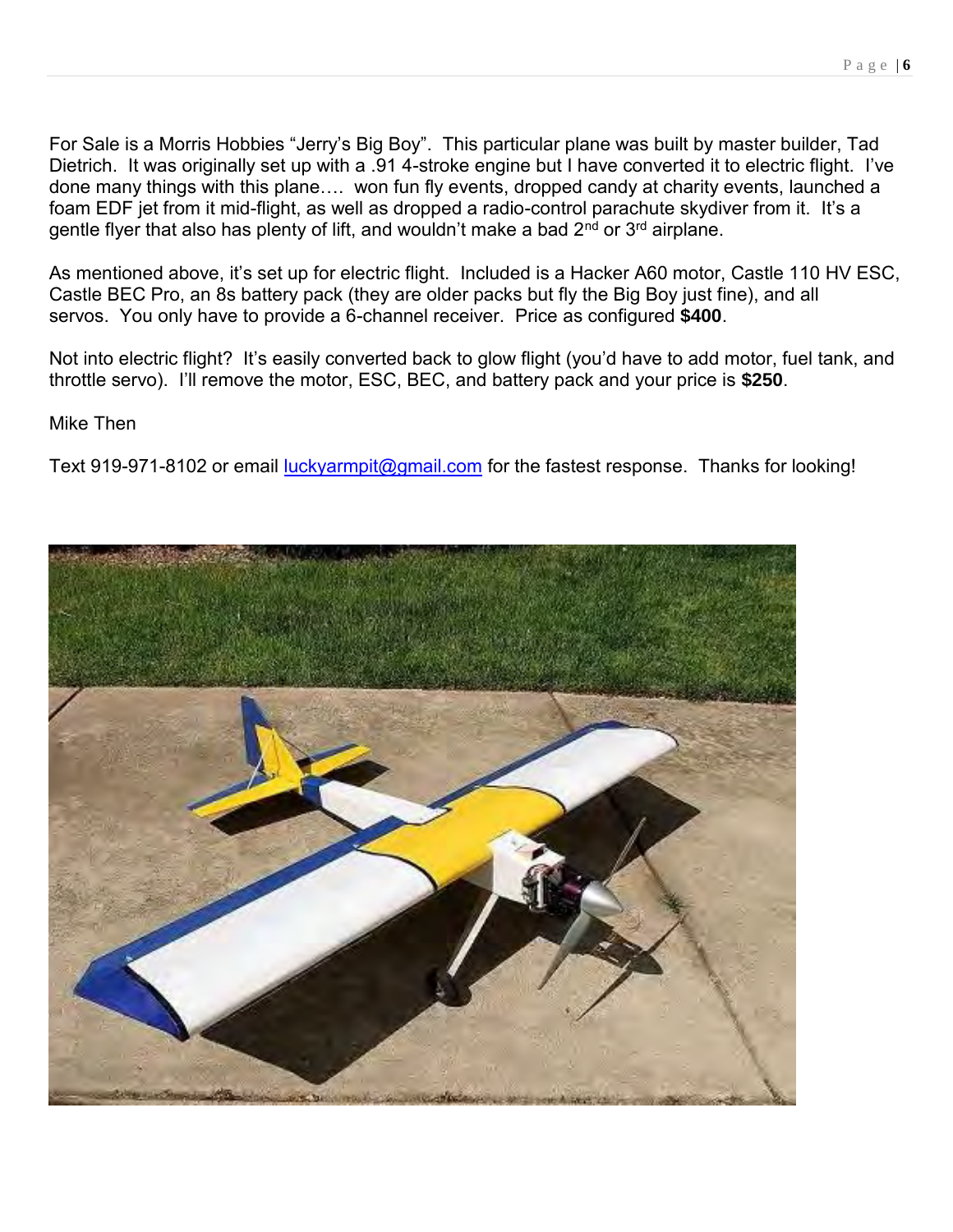Up for sale is my electric SIG Rascal 110!

It is a very relaxing, easy 4 channel flyer. It can cruise around on 10s 5000 MaH Lipo's for about 12-15 minutes with throttle management, or zip down the flight path at full throttle and then go into an almost unlimited vertical climb.

The airframe and electronics are all in very good – to – excellent condition. No crashes.

In case you were wondering, the batteries strap to a tray that is fed through the bottom of the cowl and firewall in the front of the airframe. Perfect for balancing and ease of access. Just make sure you pull the arming plug before you install the batteries!

Equipment included as follows:

- AXi 5330/18 outrunner motor paired with a JETI Advance 90 plus Speed Control turning an APC 20/8 prop
- 2000 MaH Hydrimax NiMH flight system battery
- Tru-Turn aluminum spinner
- Deans arming plug setup
- Hitec HS625 MG on pull-pull Rudder (1)
- Hitec HS 635 HB on Elevator (1) and Ailerons (2)
- 2 5000 MaH Zippy Lipo Battery Packs with extension wires and series connector (all Deans) all ready to go.

Everything works well. Packs have a bit of age on them, but they still fly the Rascal as I described, above. Price is **\$400.00** with all the equipment described above, but no receiver.

Please text me at the cell number, below or email me at the email address, below.

Email: [mikeyjab@gmail.com](mailto:mikeyjab@gmail.com) Cell: 252-292-8362

Thanks! Mike Jablonski